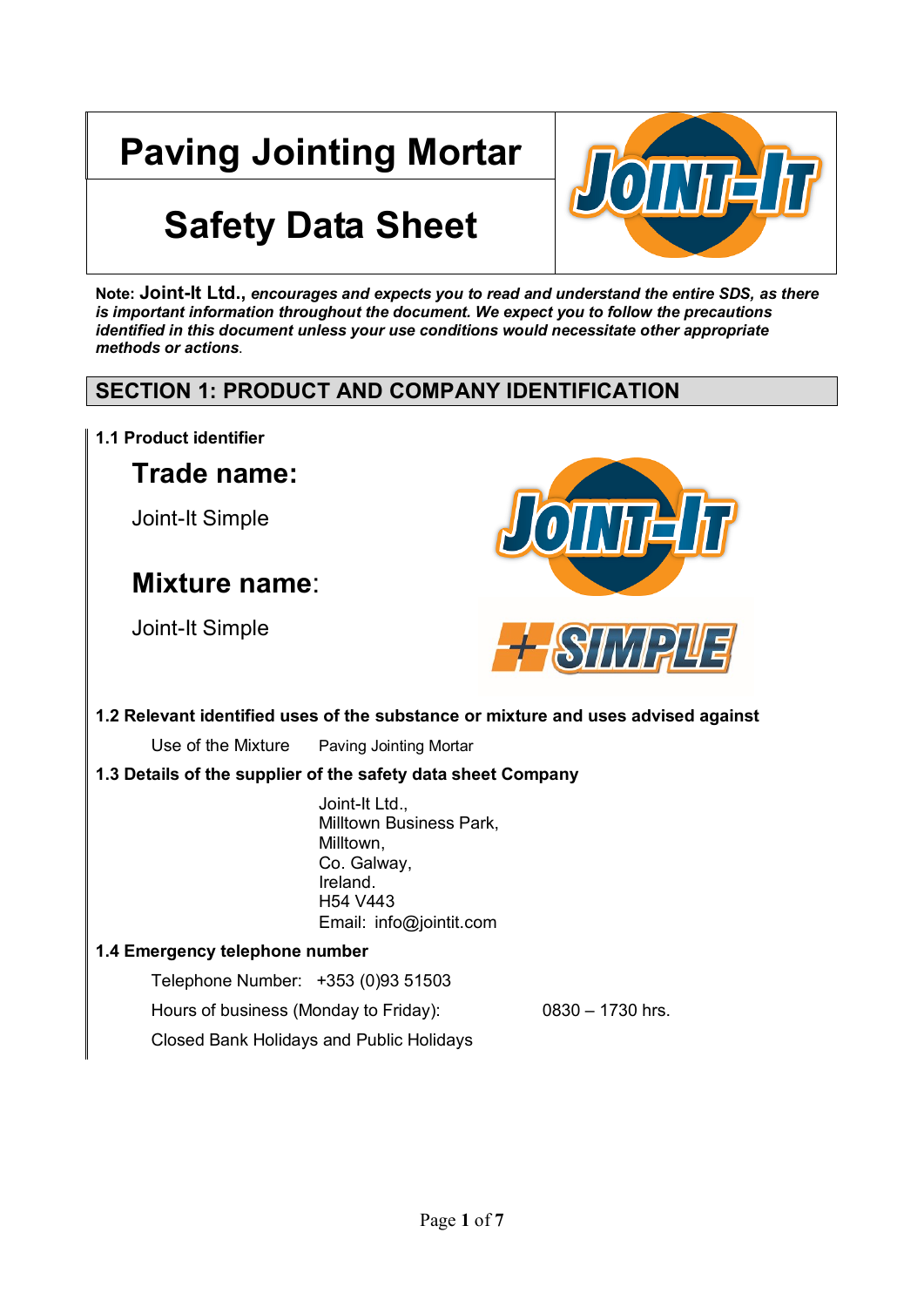# **SECTION 2: HAZARDS IDENTIFICATION**

#### **2.1 Classification of the substance or mixture**

#### **Classification according to Regulation (EC) No. 1272/2008 [CLP]**

**GHS (Global Harmonised System):**

Physical hazard: Not classified under GHS. Non-flammable product. **Health hazard:** H315: Causes skin irritation

H320: Causes eye irritation



**Environment hazard:** Not classified. The product has no environmentally hazardous properties. **Precautionary Statements:**

**P102** Keep out of reach of children

**P233**: Keep container tightly closed.

**P302 + 335 + 353**: IF ON SKIN: Brush off loose particles from skin and Rinse skin with water/shower.

**P305+351+338**: IF IN EYES: Rinse cautiously with water for several minutes. Remove contact lenses

if present and easy to do – continue rinsing. Always wear eye and hand protection

# **SECTION 3: Composition/Information on Ingredients**

#### **Mixture:**

| <b>Chemical Name</b>               | <b>CAS number</b> | EC number  | content [%] | <b>Classification</b>       |
|------------------------------------|-------------------|------------|-------------|-----------------------------|
| Granucol                           | 238-878-4         | 14808-60-7 | $95 - 98%$  | N.C.                        |
| Polysiloxane                       |                   |            | $<1.0\%$    | N.C.                        |
| Polybutadine                       | 68441-52-1        |            | $1 - 3%$    | N.C.                        |
| Siccative oil and<br>metallic salt | 18312-04-4        | 242-197-8  | $< 0.01\%$  | Cat 2: H361d<br>Cat 1; H304 |

# **SECTION 4: FIRST AID MEASURES**

- **Eye Contact:** Flush eyes thoroughly with water for several minutes occasionally lifting the upper and lower eyelids. Remove contact lenses after the initial 1-2 minutes and continue flushing for several additional minutes. If adverse health effects occur, get medical attention, preferably an ophthalmologist.
- **Skin Contact:** Remove the contaminated clothing and wash the skin thoroughly with plenty of soap and water**.** If irritation persists, seek medical attention.
- **Inhalation:** Move person to fresh air; if adverse health effects persist, get medical attention**.**
- **Ingestion:** If swallowed, rinse out mouth and seek medical attention. Do not induce vomiting unless directed to do so by medical personnel.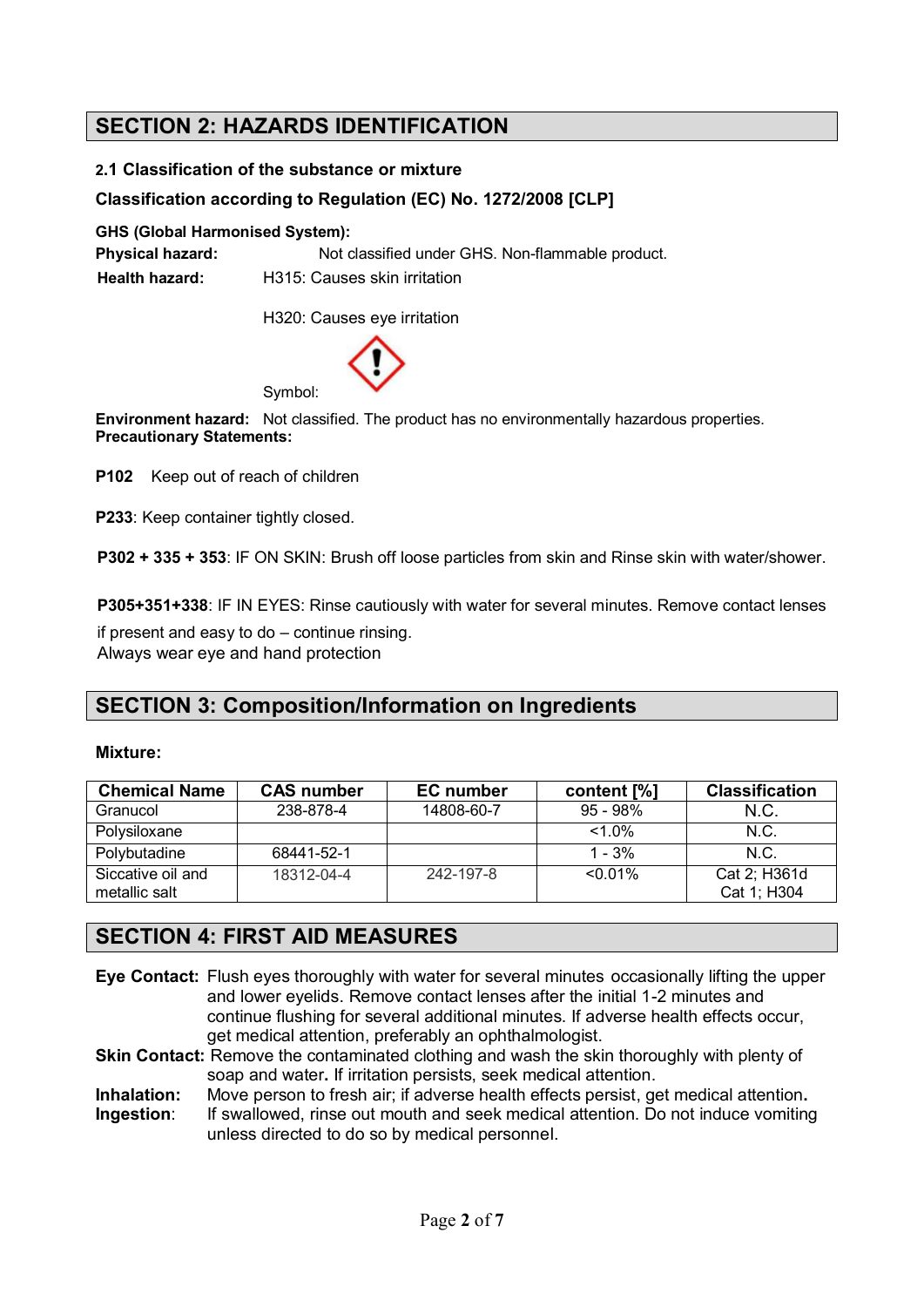#### **Notes to medical staff**:

No specific treatment. Treat symptomatically. Contact poison treatment specialist immediately if large quantities have been ingested.

# **SECTION 5: FIRE FIGHTING MEASURES**

#### **5.1 FLAMMABLE PROPERTIES**

Products of combustion May produce carbon monoxide, carbon dioxide, metal oxide/oxides

#### **5.2 EXTINGUISHING MEDIA**

| Suitable     | Use an extinguishing agent suitable for the surrounding fire. |
|--------------|---------------------------------------------------------------|
| Not suitable | None known                                                    |

## **5.3 PROTECTION OF FIRE FIGHTERS**

**Fire Fighting Procedures:** Keep people away. Isolate fire and deny unnecessary entry. Soak thoroughly with water to cool and prevent re-ignition. If material is molten, do not apply direct water stream. Use fine water spray or foam. Cool surroundings with water to localise fire zone. Hand held dry chemical or carbon dioxide extinguishers may be used for small fires.

#### **Special Protective Equipment for Firefighters:**

Wear positive-pressure self-contained breathing apparatus (SCBA) and protective firefighting clothing (includes firefighting helmet, coat, trousers, boots, and gloves). If protective equipment is not available or not used, fight fire from a protected location or safe distance.

#### **Unusual Fire and Explosion Hazards:**

Mechanical handling operations can generate combustible dust. To reduce the potential for dust explosions, do not permit dust to accumulate**.** 

#### **Hazardous Combustion Products:**

During a fire, smoke may contain the original material in addition to combustion products of varying composition which may be toxic and/or irritating. Combustion products may include and are not limited to: Phenolic compounds. Carbon monoxide. Carbon dioxide

# **SECTION 6: ACCIDENTAL RELEASE MEASURES**

#### **Personal precautions**

Keep unnecessary and unprotected personnel from entering the work area. Barrier off work area to prevent people walking through spilt material. Before working with material put on the recommended PPE, personal protective equipment (see section 8).

#### **Environmental precautions**

Work on small areas. Avoid dispersal of spilt material and runoff and contact with soil, waterways, drains and sewers. Inform the relevant authorities if the product has caused environmental pollution (sewers, waterways, soil or air).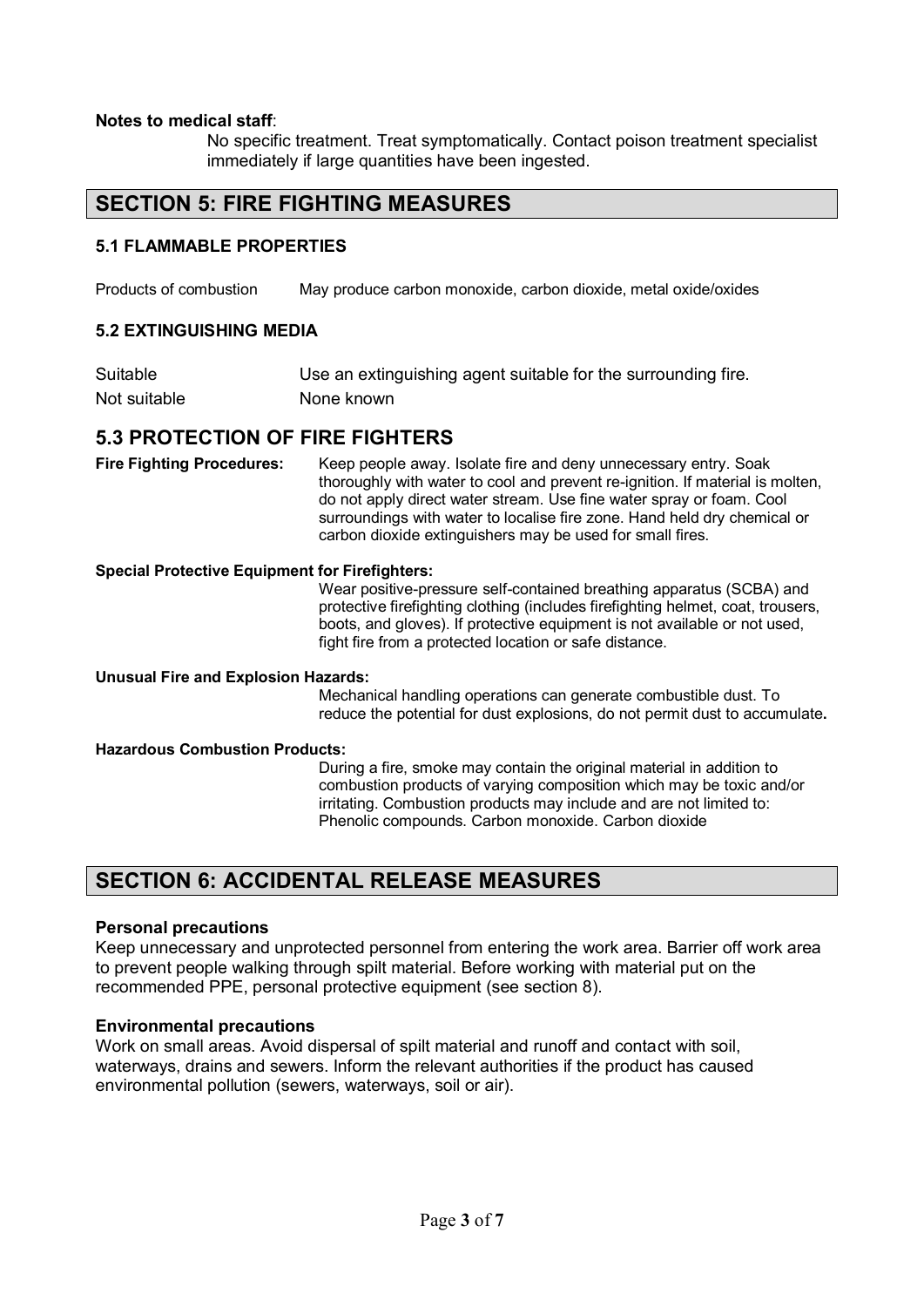## **Large Spills**

Stop leak if without risk. Move containers from spill area. Cover drains and sewers to prevent entry into sewers, water courses, basements or confined areas. Wash spillages into an effluent treatment plant or proceed as follows. Contain and collect spillage with non-combustible, absorbent material e.g. sand, earth, vermiculite or diatomaceous earth and place in container for disposal according to local regulations (see section 13). Large spill :

### **Small Spills**

Stop leak if without risk. Move containers from spill area. Absorb with liquid-binding material (sand, diatomite, universal binders, sawdust). Dispose of the collected material according to the regulations.

# **SECTION 7: HANDLING AND STORAGE**

# **Storage Packaging materials**

Store in accordance with local regulations. Store in original container protected from direct sunlight in a dry, cool and well-ventilated area, away from incompatible materials (see section 10) and food and drink.

Keep container tightly closed and sealed until ready for use.

Containers that have been opened must be carefully resealed and kept upright to prevent leakage.

Do not store in unlabelled containers.

Use appropriate containment to avoid environmental contamination. :

Recommended : Always use original container.

# **SECTION 8: EXPOSURE CONTROLS/PERSONAL PROTECTION**

## **8.1 ENGINEERING CONTROLS**

**Ventilation:** Good general ventilation should be sufficient for most conditions. Local exhaust ventilation may be necessary for some indoor operations**.**

## **8.2 PERSONAL PROTECTIVE EQUIPMENT (PPE)**

| <b>Eye/Face Protection:</b>    | Always use safety eye protection glasses/goggles EN 166. If there<br>is a potential for exposure to particles which could cause eye<br>discomfort, in a windy/dusty environment wear tightly fitting goggles. |
|--------------------------------|---------------------------------------------------------------------------------------------------------------------------------------------------------------------------------------------------------------|
| <b>Skin Protection:</b>        | No precautions other than clean body-covering clothing should be<br>needed EN ISO 13688.                                                                                                                      |
| Hand protection:               | Wear Chemical-resistant, impervious gloves EN 374 at all times<br>when handling this material. Recommended gloves: PVC, Butyl<br>rubber or nitrile rubber.                                                    |
| <b>Respiratory Protection:</b> | In a dusty environment, wear a disposable mask (FFP2) or a half<br>face mask with P2 filter - EN EN149                                                                                                        |
| Ingestion:                     | Use good personal hygiene. Do not consume or store food in the<br>work area. Wash hands before smoking or eating.                                                                                             |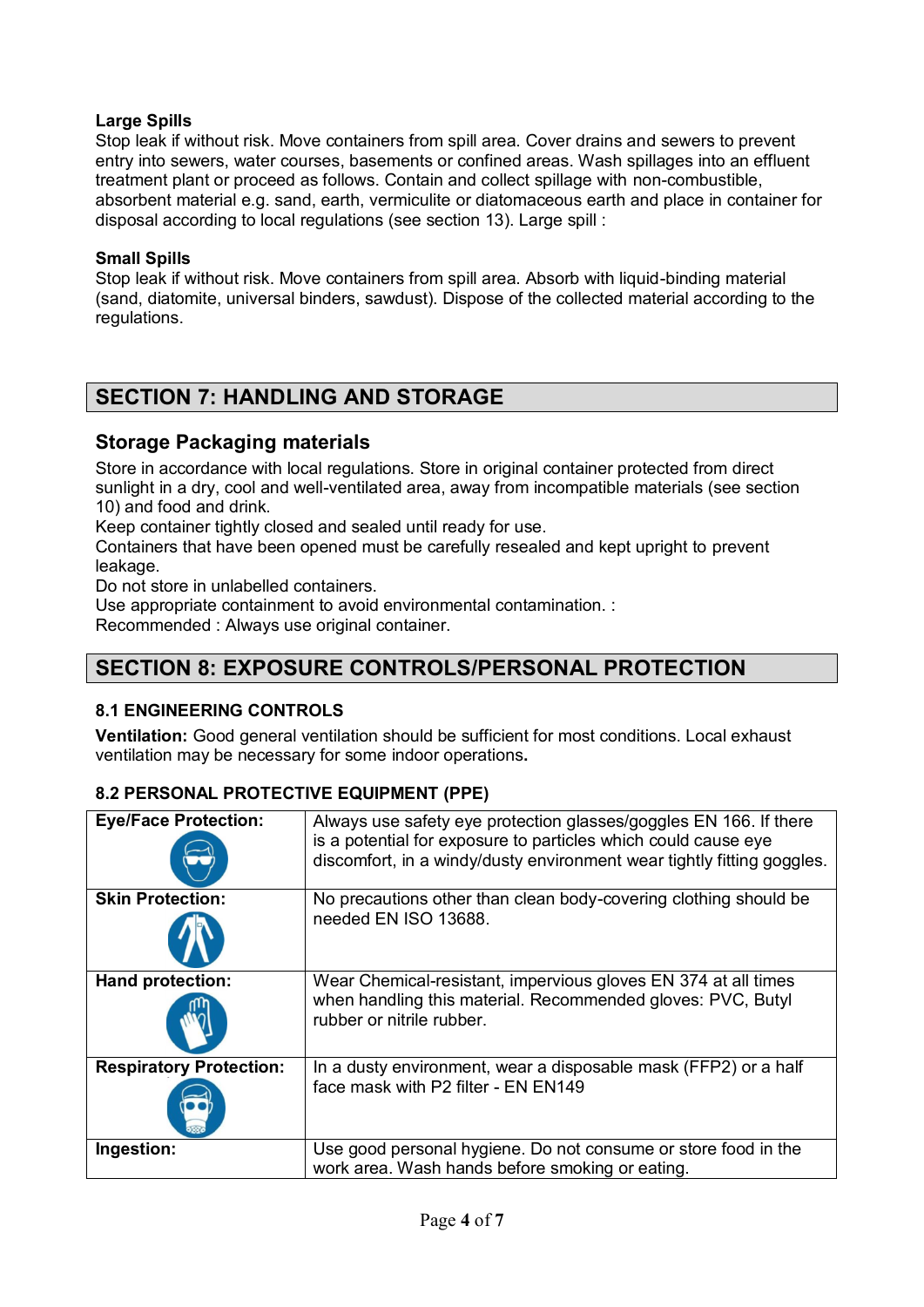## **8.3 EXPOSURE GUIDELINES**

**Exposure Guidelines:** The product does not contain ingredients that require tolerance limit monitoring.

# **SECTION 9: PHYSICAL AND CHEMICAL PROPERTIES**

Appearance **Wet-cake Odour** Negligible

**Colours Colours Colours Neutral / Light Grey / Dark Grey** This product is not flammable **Explosion Risk:** The product is not an explosion risk. **Insolubility: Insolubility: Insoluble in water** 

# **SECTION 10: STABILITY AND REACTIVITY**

**Stability:** The product is stable. **Conditions to avoid:** No specific data. **Materials to avoid:** No specific data.

**Hazardous decomposition products Conditions to avoid:** No specific data. Under normal conditions of storage and use, hazardous decomposition products should not be produced.

# **SECTION 11: TOXICOLOGICAL INFORMATION**

#### **Potential acute health effects**

| Inhalation:             | May cause irritation.                                          |
|-------------------------|----------------------------------------------------------------|
| Ingestion:              | Can cause gastrointestinal disturbances.                       |
| <b>Skin contact:</b>    | Unprotected use may cause sensitisation by skin contact.       |
| Eye contact:            | May cause eye irritation.                                      |
| <b>Chronic effects:</b> | Once sensitized, allergic reaction may occur when subsequently |
|                         | exposed to very low levels.                                    |

# **SECTION 12: ECOLOGICAL INFORMATION**

Avoid contact of spilt material and runoff with soil and surface waterways. Do not empty into drains; dispose of this material and its container in a safe way.

# **SECTION 13: DISPOSAL CONSIDERATIONS**

#### **Methods of disposal**

The generation of waste should be avoided or minimised wherever possible. Empty containers or liners may retain some product residues. This material and its container must be disposed of in a safe way. Dispose of surplus and non-recyclable products via a licensed waste disposal contractor. Disposal of this product, solutions and any by-products should at all times comply with the requirements of environmental protection and waste disposal legislation and any regional local authority requirements. Avoid dispersal of spilt material and runoff and contact with soil, waterways, drains and sewers.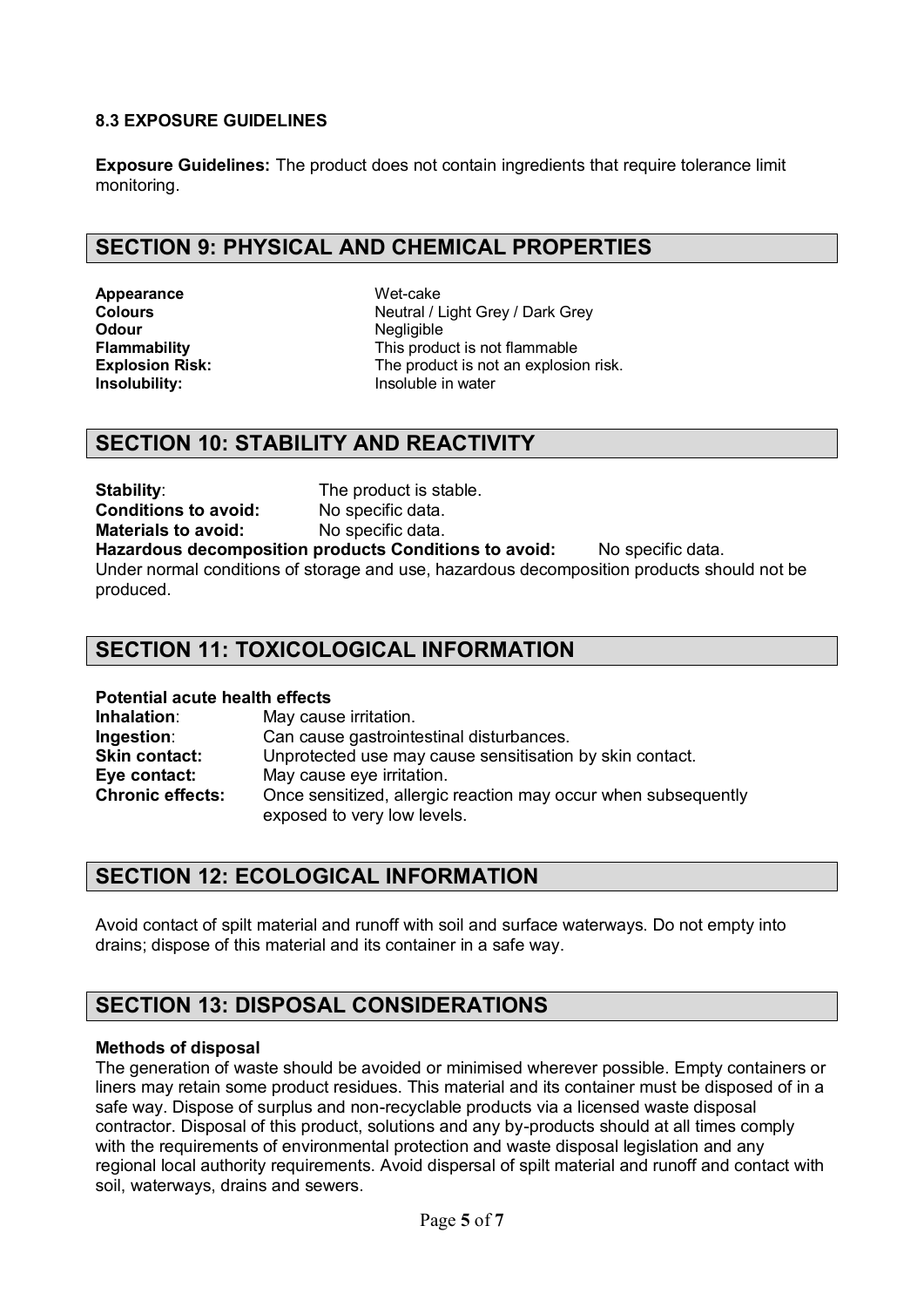#### **European waste catalogue (EWC)**

08 04 11\* adhesive and sealant sludges containing organic solvents or other dangerous substances

#### **Packaging**

Completely emptied packaging or practically empty packaging containing dried/cured residues, once relieved of all pressure can be disposed of as non-hazardous waste.

Packaging may still contain hazardous residues and disposal should be undertaken by a licensed waste contractor.

Any disposal practice must be in compliance with local and national laws and regulations. 15 01 10\* packaging containing residues of or contaminated by dangerous substances

# **SECTION 14: TRANSPORT INFORMATION**

International transport regulations ADR Not regulated IMDG Not regulated. Marine pollutant No. IATA : Not regulated.

# **SECTION 15: REGULATORY INFORMATION**

**Safety, health and environmental regulations/legislation specific for the substance or mixture**

**Labelling data:**



**Hazard Pictogram: Signal Word**: **Warning**

| <b>Hazard Statements: H315:</b> |       | Causes skin irritation |
|---------------------------------|-------|------------------------|
|                                 | H320: | Causes eye irritation  |

#### **Precautionary Statements**

**P102** Keep out of reach of children

**P233**: Keep container tightly closed.

**P302 + 335 + 353**: IF ON SKIN: Brush off loose particles from skin and Rinse skin with water/shower.

**P305+351+338**: IF IN EYES: Rinse cautiously with water for several minutes. Remove contact lenses if present and easy to do – continue rinsing.